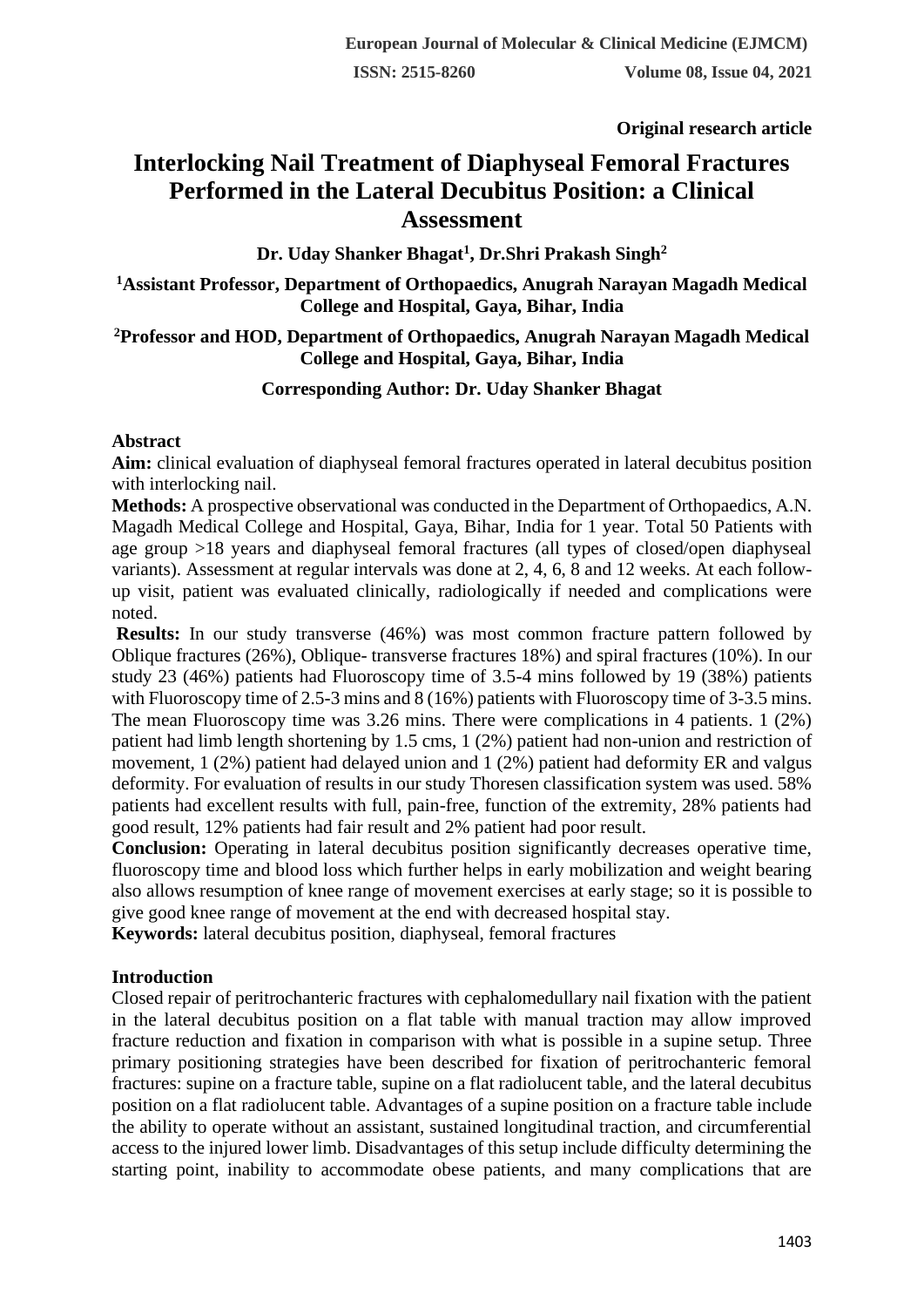**ISSN: 2515-8260 Volume 08, Issue 04, 2021**

particular to the fracture table such as pudendal nerve injury, skin slough from the perineal post, and compartment syndrome of the uninjured lower limb.<sup>1-3</sup> Advantages of supine positioning on a flat radiolucent table for treating peritrochanteric femoral fractures are decreased operative time and increased versatility for treating a patient with multiple injuries. Disadvantages include difficulty obtaining lateral radiographic images and maintaining alignment over the course of the surgery.4-6 Advantages of cephalomedullary nail fixation of inter trochanteric and sub trochanteric fractures of the femur with the patient in the lateral decubitus position include easier access to trochanteric and piriformis fossa entry points. The above-mentioned complications associated specifically with a fracture table are also avoided. Conversion to an open approach may be easier, without substantial changes in patient positioning for most approaches to the hip and proximal part of the femur. Access to the injured limb for imaging and manipulation from both sides of the operating table are also easier, and may facilitate the management of obese patients. The lateral decubitus position allows soft tissue to fall away from the surgical field by the force of gravity, which can improve visualization, especially in obese patients with excessive soft tissue. The view of the peritrochanteric area is similar to that in a total hip arthroplasty performed with the patient in the lateral position, which aids in reduction by allow in ganexpanded view of the surgical field. During treatment of sub trochanteric hip fractures, the ability to freely manipulate the limb may aid in the reduction of the flexion deformity induced by the iliopsoas muscles.<sup>7</sup> after the patient is placed in the lateral decubitus position on a radiolucent operating table, the fracture is reduced with traction, manipulation, and use of accessory devices as needed. The medullary canal entry point is determined radiographically, and then the canal is opened and reamed. The appropriate nail length is determined. The nail is then inserted and guide wires for the proximal cephalic lag screw are inserted under fluoroscopic guidance.

## **Material and methods**

A prospective observational was conducted in the Department of Orthopaedics, A.N.Magadh Medical College and Hospital, Gaya, Bihar, India for 1 year. after taking the approval of the protocol review committee and institutional ethics committee. After taking informed consent detailed history was taken from the patient or the relatives. Total 50 patients with diaphyseal fractures of femur.

## **Inclusion criteria**

Patients with age group >18 years and diaphyseal femoral fractures (all types of closed/open diaphyseal variants).

## **Exclusion criteria**

Patients with grade-III Gustilo Anderson open fracture, polytrauma, associated with head injury, pathological fractures, old fracture non-union and delayed union; and preexisting stiffness, deformity, congenital anomalies of the involved limb were excluded.

## **Methodology**

When the patient with femur shaft fracture was admitted to hospital all the necessary clinical details were recorded in study proforma prepared with for this study. Clinical and radiological examination was done followed by skin traction and limb elevated over Bohler Braun splint or Thomas' splint was used for the effected limb and the facture pattern was classified. Routine investigations were done, haemoglobin percentage, fasting blood sugar, pre-op serology. Electrocardiography (ECG), 2D echocardiography (echo) as needed. Distal neurovascular status was assessed. Instruments required were checked and sterilized beforehand.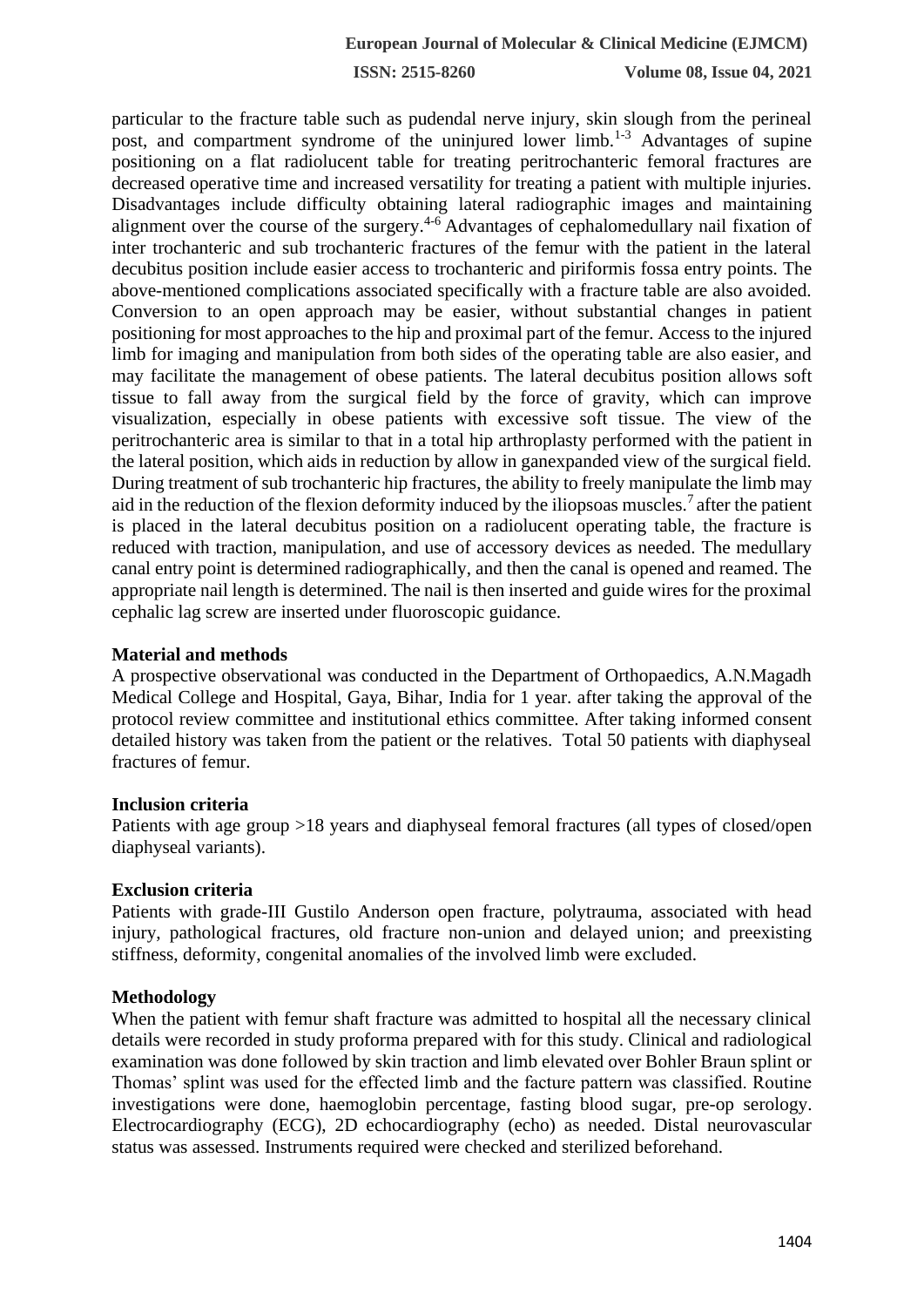**ISSN: 2515-8260 Volume 08, Issue 04, 2021**

This technique is applicable to all types of femoral shaft fractures. It is especially advantageous in obese patients, as the fat appendages tend to displace toward the floor and away from the starting point. Patient with the fractured side up is placed on a radiolucent flat top table in a lateral decubitus position. Side supports were used to hold the patient in position. Fluoroscopic compatibility of the position was assessed for any overlapping and obstructions for a clear view. The entire visualization of the thigh was done fluoroscopically followed by draping. An incision was taken 5 to 10 cm proximal to the tip of greater trochanter in lateral decubitus position with the hip flexed the damage to the gluteus medius was minimized by identifying its posterior edge. Proximal canal entered with entry awl by fluoroscopic visualization in anteroposterior (AP) and lateral views. A bulb-tipped guide wire was then passed into the proximal fragment. Fracture reduction was done under fluoroscopic guidance. The guide wire was further advanced through the distal fragment approximately 5 mm proximal to the intercondylar notch and centering was done. Sequential reaming was done after confirming the nail size and diameter the nail was connected to the standard insertion handle and introduced in the proximal fragment and was driven across the fracture site with attention given to alignment, rotation and length of the thigh. Femoral rotational alignment was analysed by rotating the flexed leg to 10 to 15 degrees internally on the thigh. The locking of the nail was done as per manufacturer recommendations. The proximal and distal locking is performed from lateral to medial and is facilitated by raising the C-arm as high as possible. Wound closure was done in layers. Compression dressing done and distal neurovascular status was checked.

## **Post-operative care**

Post-operative radiographs were assessed and the wound was inspected on  $3<sup>rd</sup>$  and  $4<sup>th</sup>$  postoperative day. Exercises were started from the next day of surgery. Appropriate analgesics and antibiotics were given for first five days and advised to come for suture removal on  $14<sup>th</sup>$  day. Patient was discharged with a walker and advise to be followed at home. Non-weight bearing ambulation on  $5<sup>th</sup>$  to  $7<sup>th</sup>$  day and partial weight bearing started at 4 weeks. Full weight bearing started by eight to twelve weeks depending on fracture configuration and radiological callus formation.

#### **Follow up**

Assessment at regular intervals was done at 2, 4, 6, 8 and 12 weeks. At each follow-up visit, patient was evaluated clinically, radiologically if needed and complications were noted. A detailed observation was recorded using attached study proforma.

#### **Results**

The present study was conducted over 50 adults for evaluation of diaphyseal fracture femur treated with intramedullary interlocking nail in lateral decubitus position.

| Table 1. Chapmication of female bliate hactary (110 type) |                 |               |
|-----------------------------------------------------------|-----------------|---------------|
| AO type                                                   | No. of patients | $\frac{0}{0}$ |
| $\mathbf{A}$                                              |                 | .3C           |
|                                                           | 29              | 58            |
|                                                           |                 |               |
| <b>Total</b>                                              |                 | 100           |

#### **Table 1: Classification of femur shaft fracture (AO type)**

#### **Table 2: Intra-operative results- fluoroscopy time**

| <b>Fluoroscopy time (min)</b> | No. of patients | $\frac{0}{0}$ |
|-------------------------------|-----------------|---------------|
| $\sqrt{2.5-3}$                |                 |               |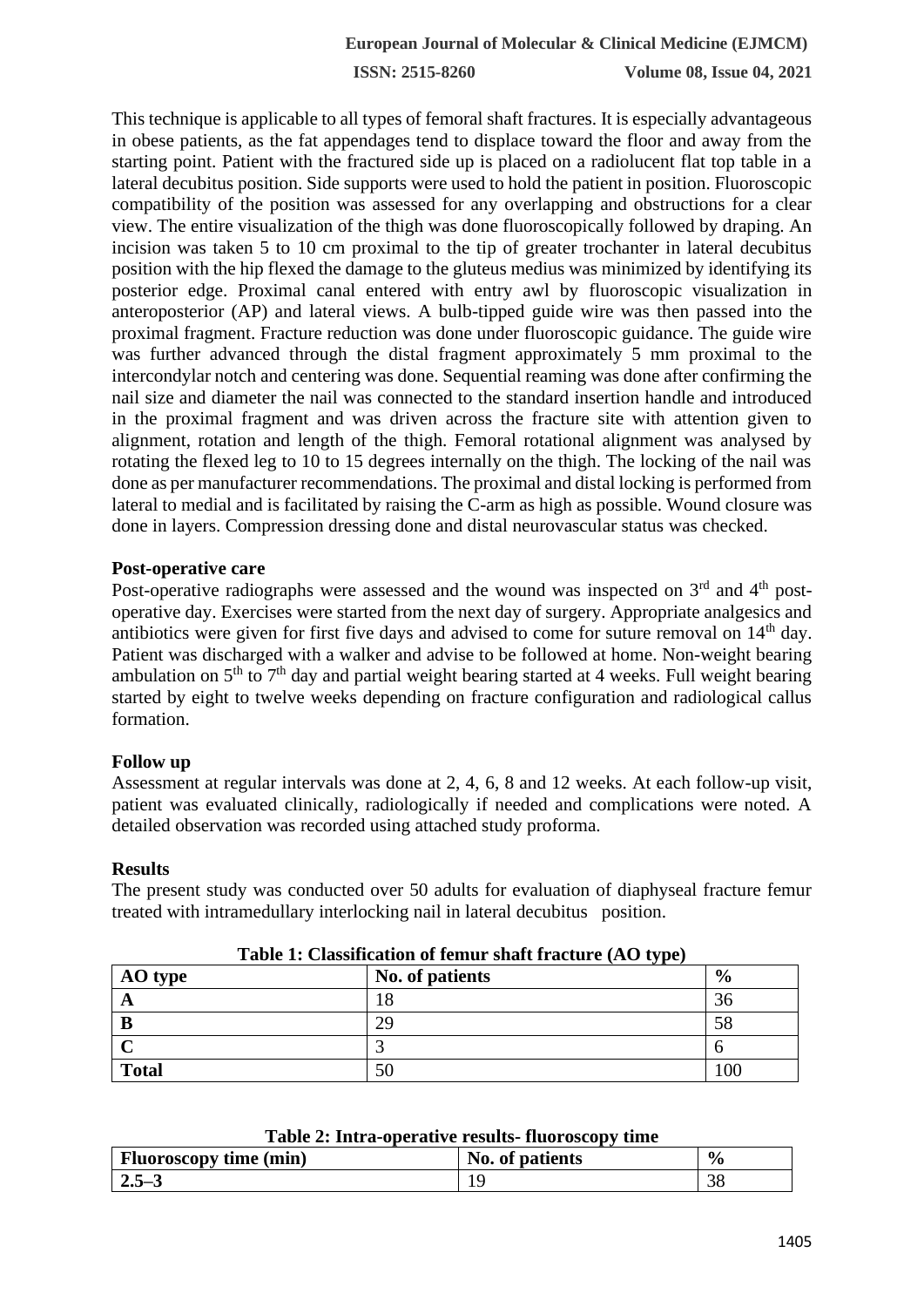## **European Journal of Molecular & Clinical Medicine (EJMCM)**

**ISSN: 2515-8260 Volume 08, Issue 04, 2021**

| $3 - 3.5$                          |      |     |
|------------------------------------|------|-----|
| $3.5 - 4$                          |      |     |
| <b>Total</b>                       |      | .00 |
| <b>Mean fluoroscopy time (min)</b> | 3.26 |     |

#### **Table 3: Intra-operative results - operative time**

| <b>Operative time (min)</b> | No. of patients | $\frac{6}{9}$ |
|-----------------------------|-----------------|---------------|
| 80-100                      | 28              | 56            |
| 100-120                     | 22              | 44            |
| <b>Total</b>                | 50              | .00           |
| Mean operative time (min)   | 98.25           |               |
|                             |                 |               |

## **Table 4: Intraoperative problems**

| <b>Intraoperative problems</b> | No. of patients | $\frac{6}{9}$ |
|--------------------------------|-----------------|---------------|
| Difficulty in entry point      |                 |               |
| <b>Difficulty in reduction</b> |                 |               |
| <b>Impaction of nail</b>       |                 |               |
| <b>Intraoperative fracture</b> |                 |               |
| <b>Persisting deformity</b>    |                 |               |

## **Table 5: Commencement of non–weight bearing (NWB) ambulation**

| Non-weight bearing (days) | No. of patients | $\frac{6}{9}$ |
|---------------------------|-----------------|---------------|
| $1 - 3$                   | 46              | Q′            |
|                           |                 |               |

## **Table 6: Complications.**

| <b>Complications</b>     | No. of patients | $\frac{6}{9}$ |
|--------------------------|-----------------|---------------|
| <b>Delayed union</b>     |                 |               |
| <b>Non-union and ROM</b> |                 |               |
| Shortening 1.5 cm        |                 |               |
| Deformity $ER + values$  |                 |               |

## **Discussion**

Lateral decubitus position obviates the need for fracture table, making it easier to establish an entry point for an intramedullary device. The complications reported following use of traction on a fracture table are pudendal nerve palsy, compartment syndrome and skin sloughs of the perineum.

In our present study of 50 patients the purpose of the study was evaluation of diaphyseal fracture of femur in adults treated with intramedullary interlocking nail in lateral decubitus position. The data collected in our study is assessed, analysed and compared to other series and the results are evaluated.

In our study transverse (46%) was most common fracture pattern followed by Oblique fractures (26%), Oblique- transverse fractures 18%) and spiral fractures (10%). Most common pattern of fracture reported in the study of Deepak et al.<sup>8</sup> was comminuted and transverse fractures (63.33%). Our study is closely similar to the series of Deepak et al, comminuted(40.6%),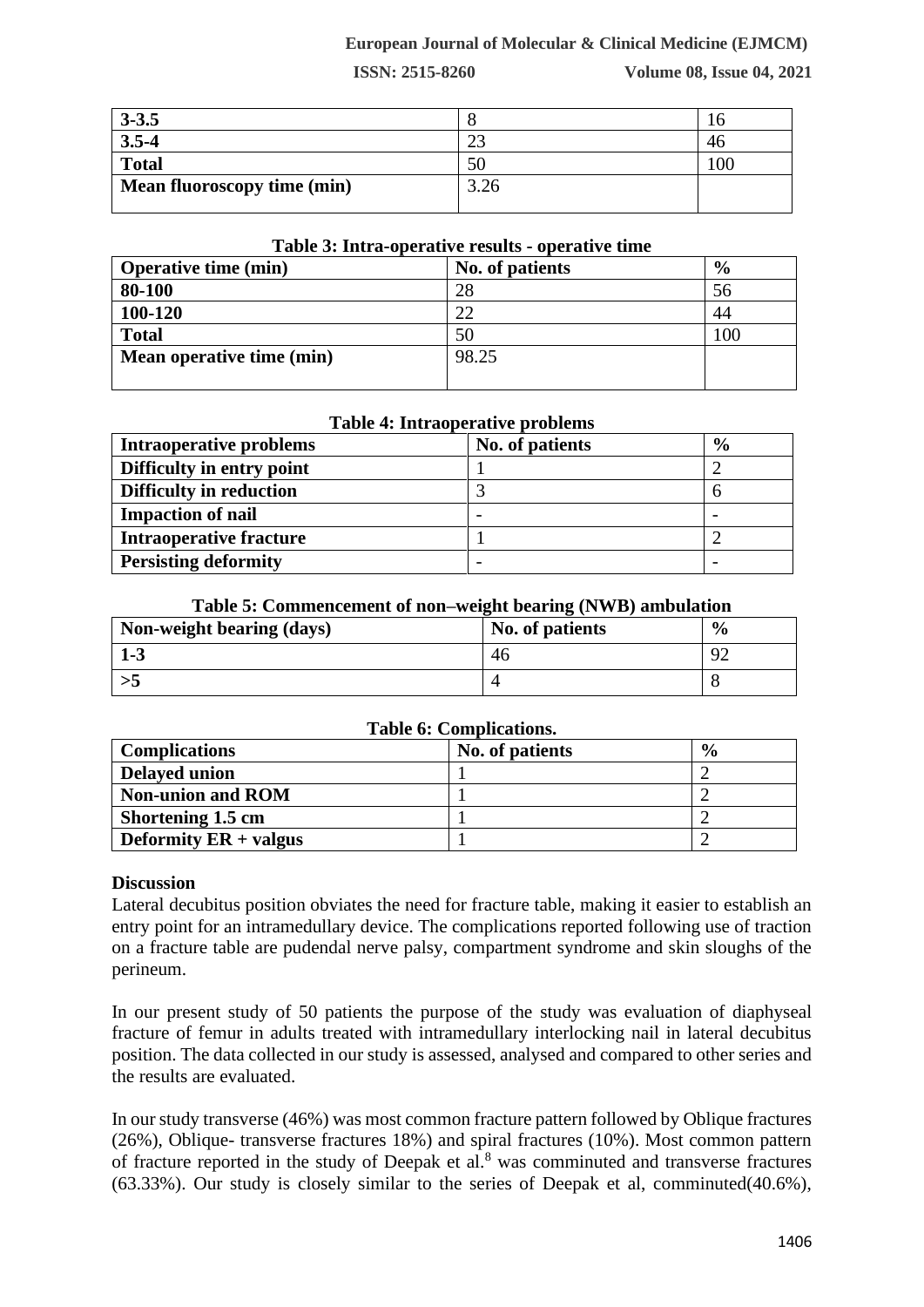**ISSN: 2515-8260 Volume 08, Issue 04, 2021**

Butterfly (21.1%) and Transverse (16.4%) in 293 patients in series Klemm- Borner.<sup>8,9</sup> In our study of 50 patients, 96% patients achieved union and the average time for healing of the fracture was 21.9 weeks. Dynamisation was required in 3 patients. Average time for dynamisation was 6.9 weeks with mean healing time of 30.4 weeks. White et al observed union rate of 99% and healing time of 16 weeks in his study.<sup>10</sup>

In our study 23 (46%) patients had Fluoroscopy time of 3.5-4 mins followed by 19 (38%) patients with Fluoroscopy time of 2.5-3 mins and 8 (16%) patients with Fluoroscopy time of 3-3.5 mins. The mean Fluoroscopy time was 3.26 mins. Ha et al observed that mean fluoroscopy time was  $3.08 \text{ mins}$ .<sup>17</sup> In our study 28 (56%) patients had operative time of 80-100 minutes and 22(44%) patients had operative time of 100-120 minutes. The mean operative time was 98.25 mins. The operative time of patients in the study of Ha et al.<sup>11</sup>

There were complications in 4 patients. 1 (2%) patient had limb length shortening by 1.5 cms, 1 (2%) patient had non-union and restriction of movement, 1 (2%) patient had delayed union and 1 (2%) patient had deformity ER and valgus deformity. Brumback et al in their study had 1 cm shortening in 2 patients and 1 patient had 2 cm shortening.<sup>12</sup> All were due to intraoperative fixation in a shortened position and not due to postoperative loss of fixation.

## *Final outcome according to Thoresen's criteria<sup>13</sup>*

For evaluation of results in our study Thoresen classification system was used. 58% patients had excellent results with full, pain-free, function of the extremity, 28% patients had good result, 12% patients had fair result and 2% patient had poor result. Thoresen et al reported 63.8% excellent results, 17% good results, 15% fair results and 4.25% poor results.<sup>13</sup>

Our study had few limitations as surgeons are accustomed for operating femoral shaft fracture in supine position on fracture table whereas in lateral decubitus position intra operative orientation of anatomy and c-arm images is difficult and has a longer learning curve. Additional assistant is required for constant traction and maintaining reduction throughout the procedure, this problem can be overcome with use of femoral distractor.

## **Conclusion**

In lateral decubitus position the access to the proximal femur was enhanced and making it easy to establish an entry point for an intramedullary device and it significantly eliminates the complications caused by other conventionally used methods .The hip is typically flexed during the nailing, which allows the nail to be placed posterior to the gluteus medius, thus minimizing abductor damage. Operating in lateral decubitus position significantly decreases operative time, fluoroscopy time and blood loss which further helps in early mobilization and weight bearing also allows resumption of knee range of movement exercises at early stage; so it is possible to give good knee range of movement at the end with decreased hospital stay.

With correct anatomical knowledge and proper positioning, preoperative planning and maintaining the reduction during nail insertion and confirming the rotational alignment, before fixing the interlocking bolts to avoid malrotation using AO principles, aseptic precaution, postoperative physiotherapy and counselling of the patient, diaphyseal femur fractures treated with intramedullary interlocking nail in lateral decubitus position gives excellent results.

# **Reference**

1. Brumback RJ, Ellison TS, Molligan H, Molligan DJ, Mahaffey S, Schmidhauser C. Pudendal nerve palsy complicating intramedullary nailing of the femur. J Bone Joint Surg Am. 1992 Dec;74(10):1450-5.